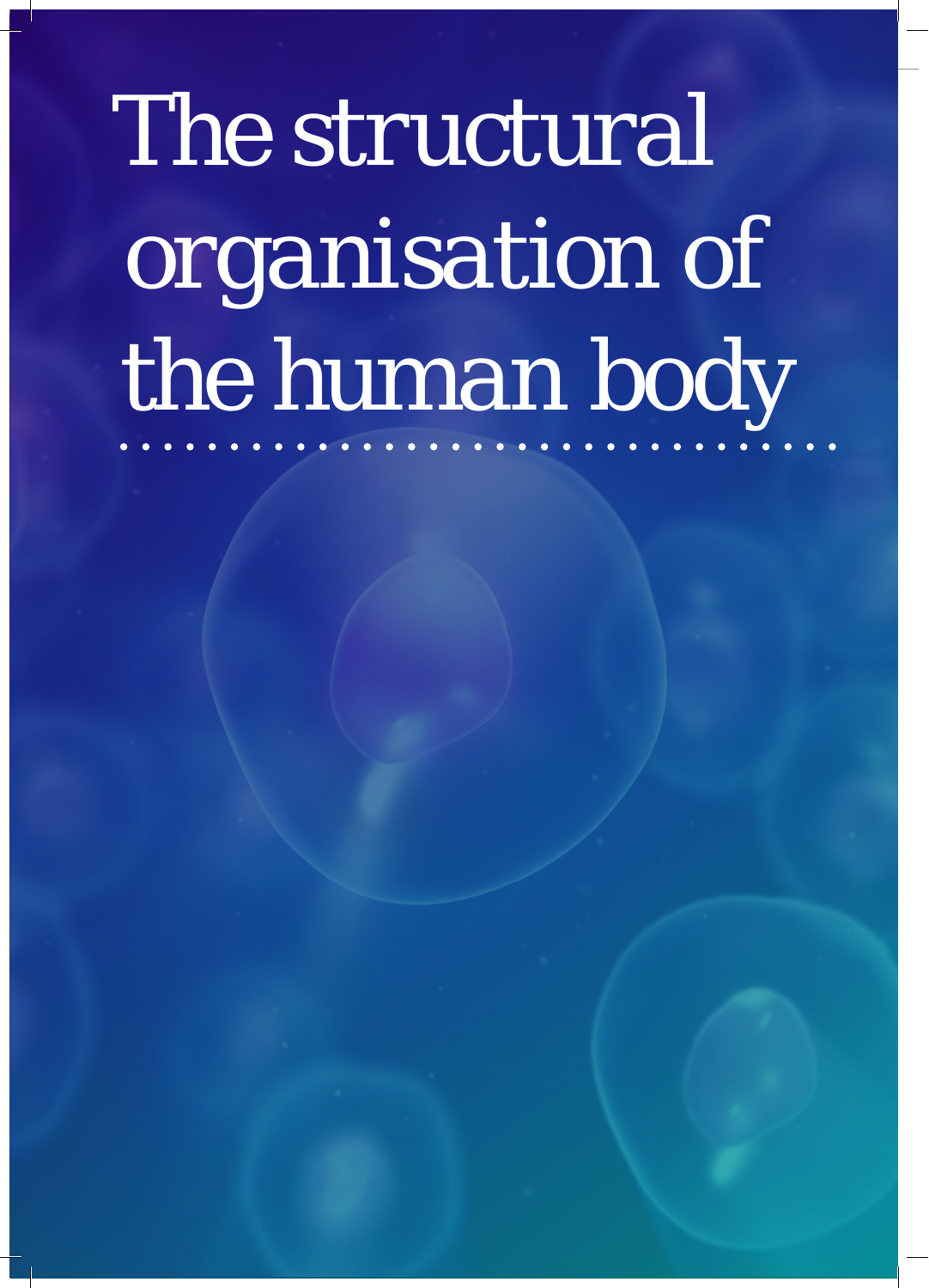. . . . . . . . . . . . . .

## *Glossary of terms*

| <b>Chemical</b>             | - The smallest structure in the body, e.g. oxygen.                                                                                 |  |  |
|-----------------------------|------------------------------------------------------------------------------------------------------------------------------------|--|--|
| <b>Cell</b>                 | - The smallest structure capable of performing activities essential for life.                                                      |  |  |
| <b>Tissue</b>               | - Collections of similar cells grouped together to perform a specific function, e.g.<br>muscle tissue.                             |  |  |
| <b>Connective</b><br>tissue | - Binds and supports tissues and organs; provides protection and support to organs;<br>stores energy as fat and provides immunity. |  |  |
| <b>Muscle tissue</b>        | - Skeletal, cardiac or smooth. Produces motion.                                                                                    |  |  |
| <b>Nervous tissue</b>       | - Enables transmission of nerve impulses.                                                                                          |  |  |
| <b>Organs</b>               | - Structures that operate to perform a specific function. Consist of two or more<br>types of tissue.                               |  |  |
| <b>System</b>               | - A group of organs that work collaboratively to perform specific functions.                                                       |  |  |
| <b>Organism</b>             | - A living form, e.g. humans.                                                                                                      |  |  |
| <b>Active transport</b>     | - The movement of substances across cell membranes.                                                                                |  |  |
| Diffusion                   | - Movement of molecules from a place of higher concentration to a place of<br>lower concentration.                                 |  |  |
| <b>Osmosis</b>              | - The movement of materials across membranes.                                                                                      |  |  |
| <b>Homeostasis</b>          | - The maintenance of a constant internal environment.                                                                              |  |  |
| <i>Enzyme</i>               | - A substance that speeds up the chemical reactions in cells.                                                                      |  |  |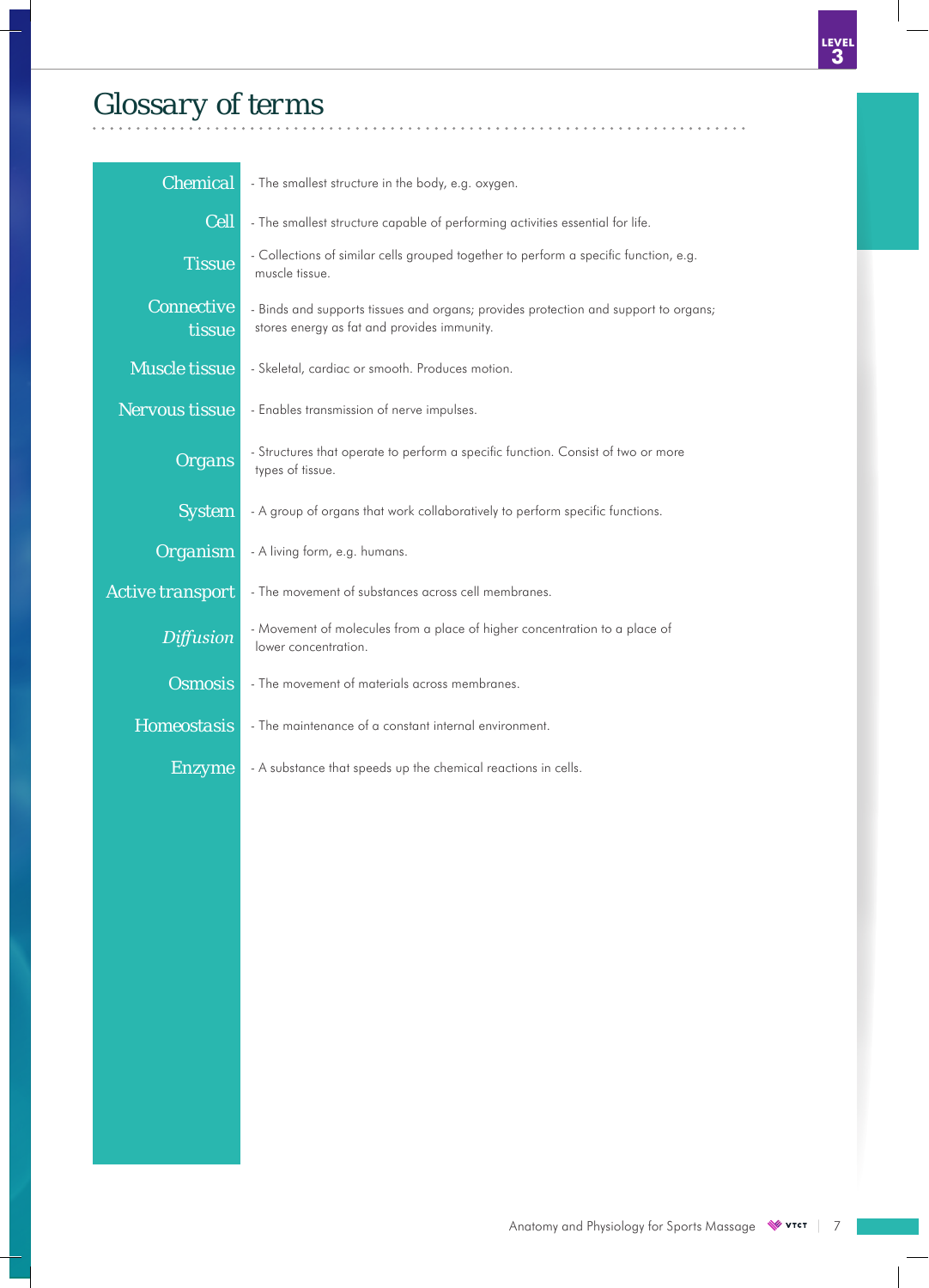## *Structural organisation of the body*

 $\sim$ The human body consists of several layers of structural organisation. The levels of structural organisation from the smallest to the largest are:

- Chemical
- Cellular
- Tissues
- Organs
- System
- Organisms



*Fig 2:* Structural organisation of the body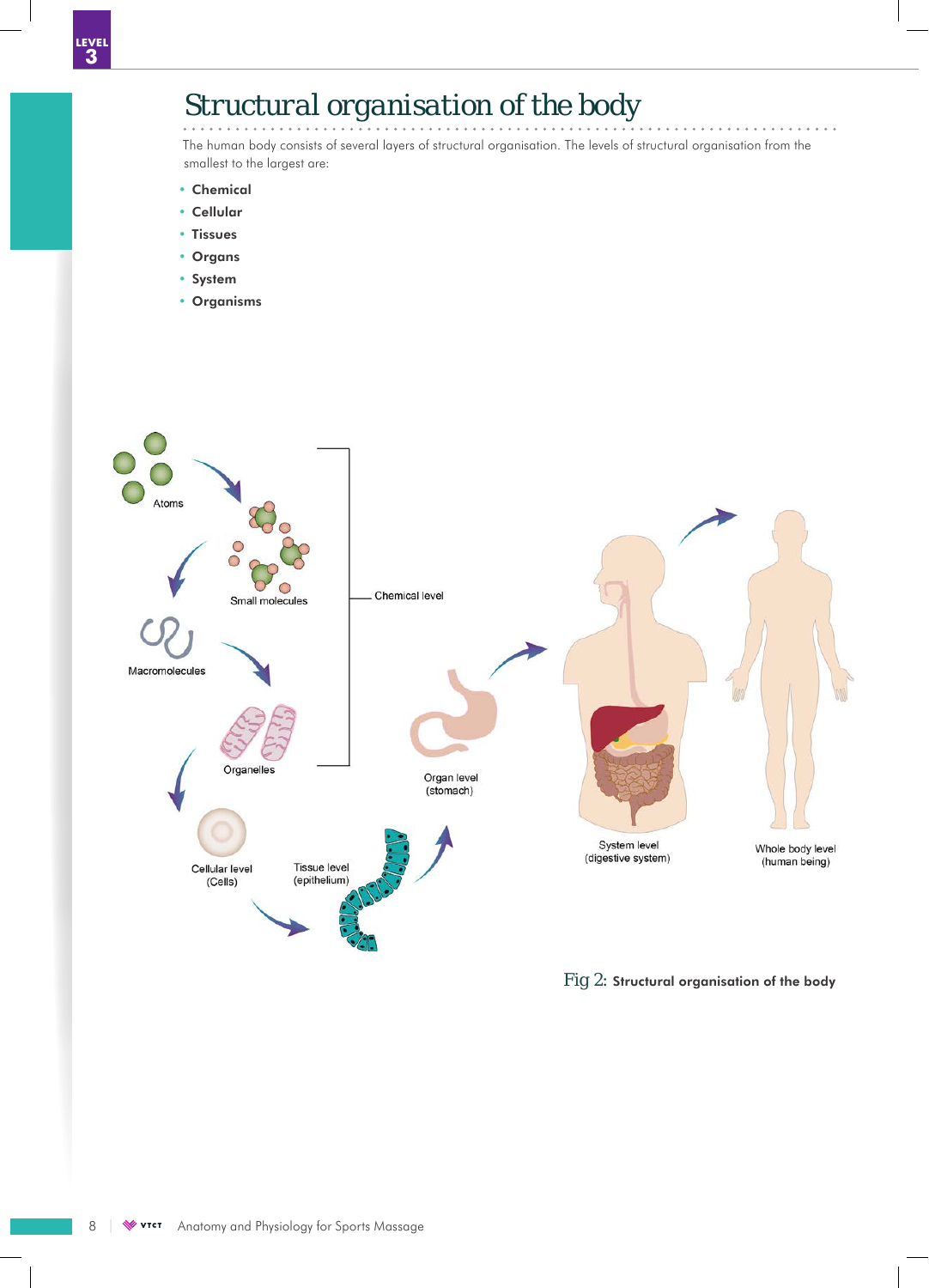| <b>Structures</b> | <b>Examples</b>                                                                                                                                                                                                                                                       | <b>Description</b>                                                                                                                                                                       |  |
|-------------------|-----------------------------------------------------------------------------------------------------------------------------------------------------------------------------------------------------------------------------------------------------------------------|------------------------------------------------------------------------------------------------------------------------------------------------------------------------------------------|--|
| Chemical          | • Adenosine triphosphate<br>• Oxygen<br>• Carbon dioxide<br>• Hydrogen                                                                                                                                                                                                | • The smallest layer of structural organisation.<br>• The body is made up of various chemicals.<br>Different chemicals combine to form the various<br>molecules found in the human body. |  |
| Cells             | • Muscle cells<br>• Nerve cells<br>• Blood cells                                                                                                                                                                                                                      | • The building blocks of the human body. The<br>smallest structures capable of performing activities<br>essential for life.                                                              |  |
| Tissues           | • Nervous tissue<br>• Muscular tissue<br>• Epithelial tissue<br>• Connective tissue                                                                                                                                                                                   | • Tissues are collections of similar cells grouped<br>together to perform a specific function.                                                                                           |  |
| Organs            | • The heart<br>• The lungs<br>• The liver<br>• The kidneys<br>• The skin                                                                                                                                                                                              | • Structures that operate to perform a<br>specific function.<br>• Consist of two or more types of tissue, which<br>enable them to perform a specific role or function.                   |  |
| Systems           | • The integumentary system<br>• The skeletal system<br>• The muscular system<br>• The circulatory system<br>• The respiratory system<br>• The nervous system<br>• The endocrine system<br>• The digestive system<br>• The urinary system<br>• The reproductive system | • A group of organs that work collaboratively to<br>perform specific functions.                                                                                                          |  |
| Organisms         | • Humans<br>• Mammals<br>• Reptiles                                                                                                                                                                                                                                   | • A living form.<br>• All the other body structures function to bring life<br>to the organism.                                                                                           |  |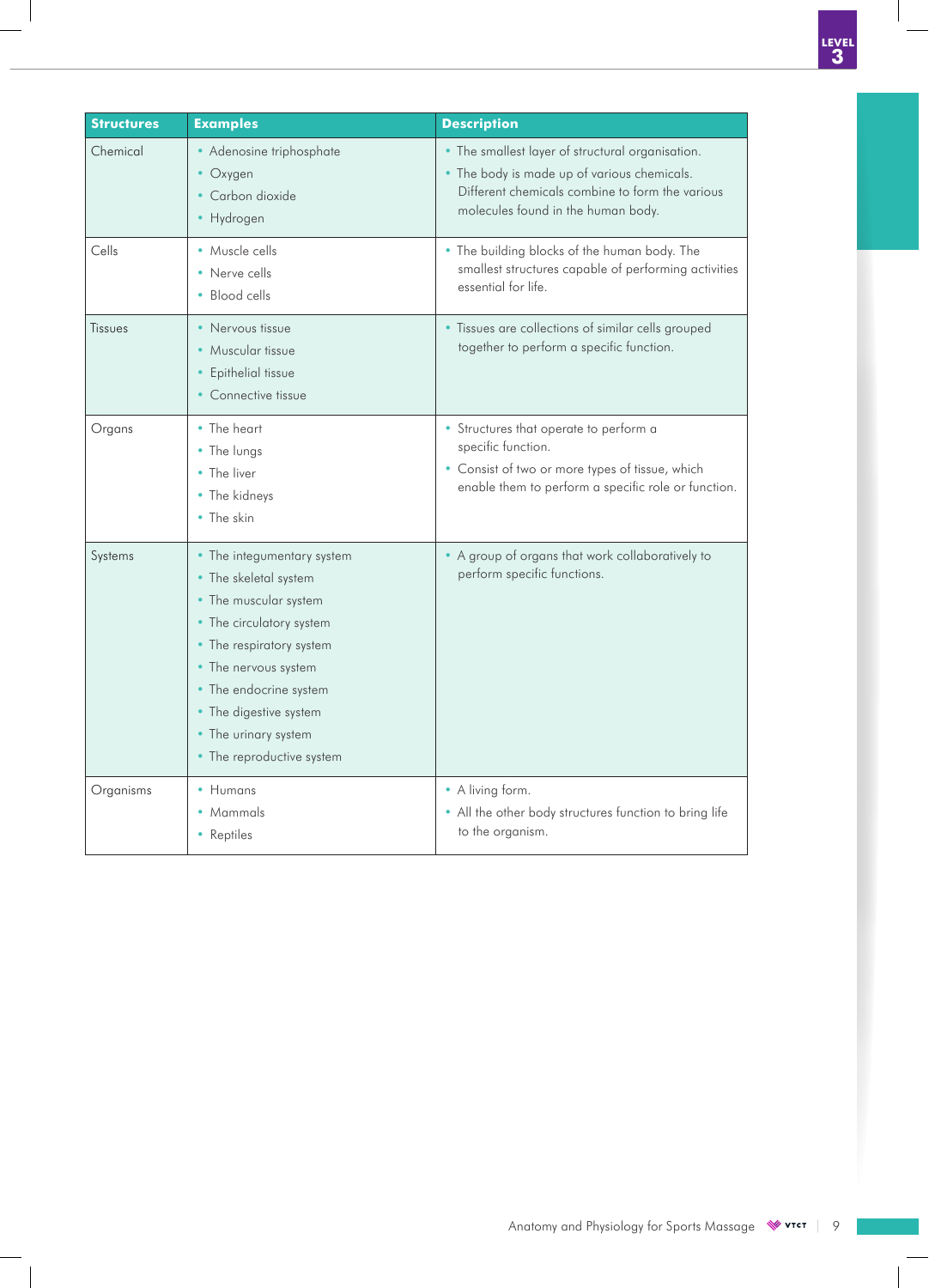The lowest level of structural organisation consists of all the chemicals that are essential for maintaining life. Chemicals are made up of atoms that combine together in different ways to form molecules. For example, hydrogen and oxygen atoms combine to from a molecule of water - H20, which is essential for survival of the body. Saliva, tears and many other body fluids are made of water.

## **Cells**

Cells are the basic building blocks of all living things. The human body is composed of trillions of cells. In the human body there are many types of cell which vary in size, structure and function – there is no such thing as a 'typical cell'. However cells do share certain structural characteristics.

They provide structure for the body, take in nutrients from food, convert those nutrients into energy and carry out specialised functions. Cells also contain the body's hereditary material and can make copies of themselves.

Cells have many parts, each with a different function. Some of these parts, called organelles, are specialised structures that perform certain tasks within the cell.



*Figure 3:* Structure of a human cell